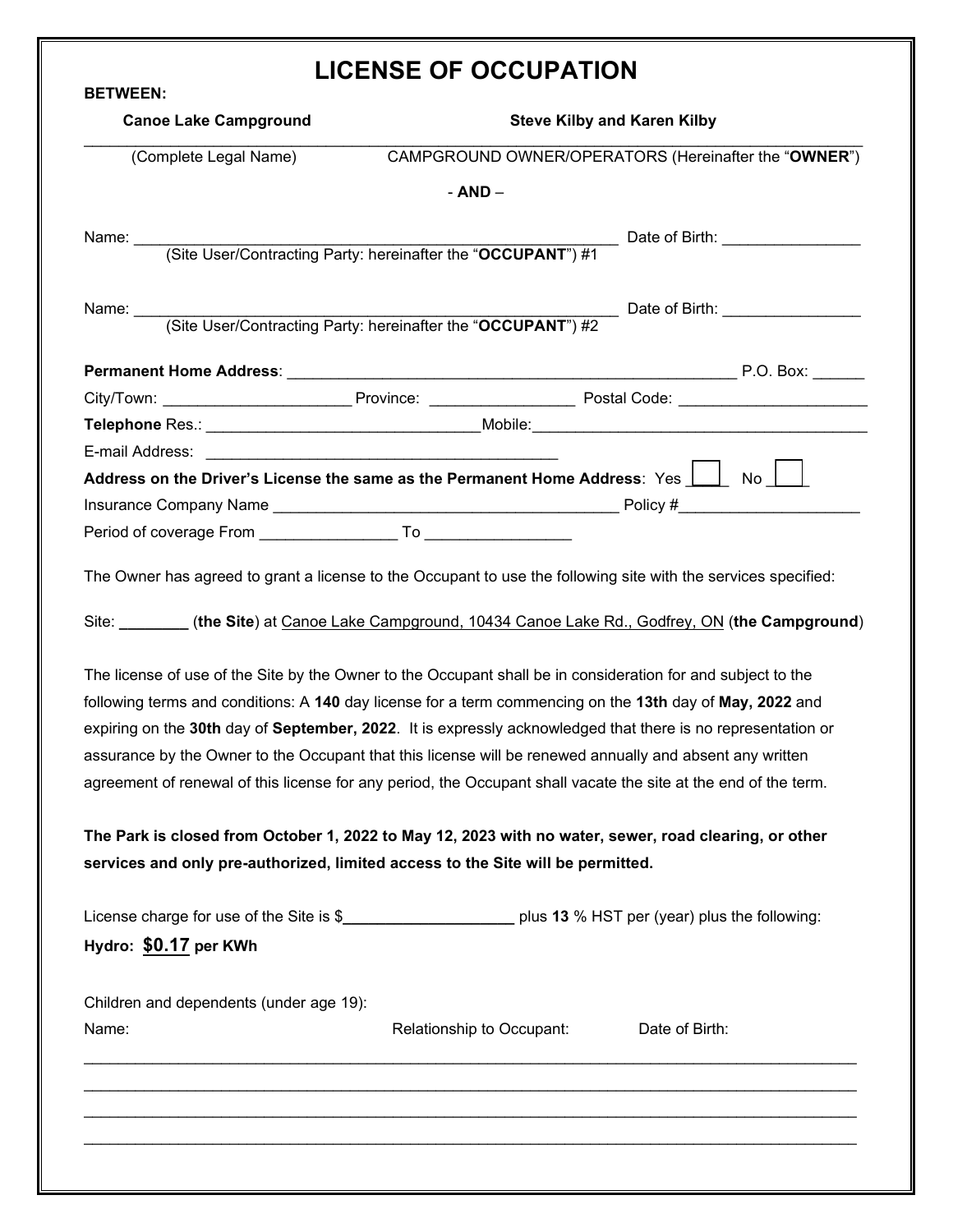- 1. It is agreed between the parties that the intended use for the Site is for recreational vacation purposes only. The Campground is designed and intended for seasonal or temporary campground and recreational use only and as such the trailer on site cannot be used as a permanent residential or home address.
- 2. It is agreed and understood between the parties that the actual use of the Site shall be for seasonal, recreational purposes for temporary periods of time only and as further restricted by periods of Campground Closure. As well, during any use of the Site by the Occupants, the Occupants shall maintain a permanent residential premise elsewhere than at the Park, that the Occupants have unlimited access to. It is acknowledged by the Occupant that the zoning for the Campground prohibits residential uses of Sites in the Campground.
- 3. It is agreed and understood between the Owner and the Occupants that the word "trailer" as set out in paragraph 1 above, shall include Recreational Vehicles as defined by the C.S.A. Standard Z-240, but shall not include Mobile Homes as defined by the C.S.A. Standard Z-240 MH.
- 4. It is agreed and understood between the parties that the words "seasonal" or "temporary periods of time" as set out in paragraph 2 above may include periodical or recurrent use pertaining to seasons of the year but shall not include use of the Site when the Campground is closed.
- 5. This license is for the occupation of the Site only and the Occupant acknowledges that he is a licensee with respect to any facilities assigned to him and is deemed to have willingly assumed, without restriction, all risks arising out of his use of the Site and the Campground.
- 6. All charges for a deposit, storage, rent, services, etc., are due and payable when invoiced.
- 7*.* All deposits are non-refundable and are held against the final balance owing in any year. The deposit is forfeited as liquidated damages and not as a penalty upon breach of any term of this agreement.
- 8. In addition to the Site, the Occupant shall have the use in common with others so entitled to all common areas provided without additional charge. This license may be renewed solely at the discretion of the Owner from year to year save and except any adjustment in the fees charged, unless terminated by either party, in writing, on or before September 30<sup>th</sup> of each calendar year.
- 9. In addition to the foregoing, the Occupant shall pay in addition any taxes, assessments, levies, or license fees imposed by any authority on or as a result of any equipment, fixtures, improvements, furnishings or vehicles erected, placed or left on the Site by or on behalf of the Occupant which additional charges shall be payable immediately upon receipt of any notice or demand for payment received by the Owner and conveyed to the Occupant.
- 10. The Occupant hereby acknowledges receipt of and agrees to be bound by the terms and conditions of the rules of the Campground as presently in existence, being Schedule A hereto, or as may be reasonably established or at the discretion of the Owner modified from time to time. Amendments to this license, at the sole discretion of the Owner, may be instituted with written notice to the licensee. If the Occupant objects to the amendment to the Campground rules, the Occupant may, upon written notice to the Owner within seven (7) days of receipt of such amendment, terminate the licence and leave the Campground within 14 days of delivery of written notice to the Owner with no penalty.
- 11. The Occupant hereby undertakes and agrees that he will inform any family members and guests, visitors or other persons attending at the Occupant's site as to the Campground rules. The Occupant is responsible for the observance of the Campground rules personally or by his permitted family members, guests, visitors or other persons attending at the Occupant's site or in the Campground with the Occupant's permission or knowledge.
- 12. Any failure to remit any payments required under the terms of this agreement and any breach of any of the rules of the Campground by the Occupant, his permitted family members, guests, visitors or other persons attending at the Occupant's site, shall be deemed to be a breach of this license and this license may be immediately terminated at the option of the Owner.
- 13. The Occupant hereby authorizes and directs the Owner, upon termination of this license for any reason, to act as the Occupant's agent for the securing and/or removal of any of the Occupant's property from the Site, or elsewhere in the Campground, and the Owners shall not be liable for any damages thereby occasioned.
- 14. The Owner assumes no responsibility for any loss through fire, theft, collision or otherwise to trailers, additions, improvements, boats or cars or their contents, regardless of cause. The Occupant agrees that the use of the Campground or its facilities is solely at the risk of himself, his family and guests. The Occupant, his family and his guests, for themselves, their heirs, executors, administrators, successors and assigns HEREBY RELEASE, WAIVE AND FOREVER DISCHARGE the Owner, his agents, servants, successors and assigns OF AND FROM ALL CLAIMS, demands, damages, costs, expenses, actions and causes of action, whether in law or equity, in respect of death, injury,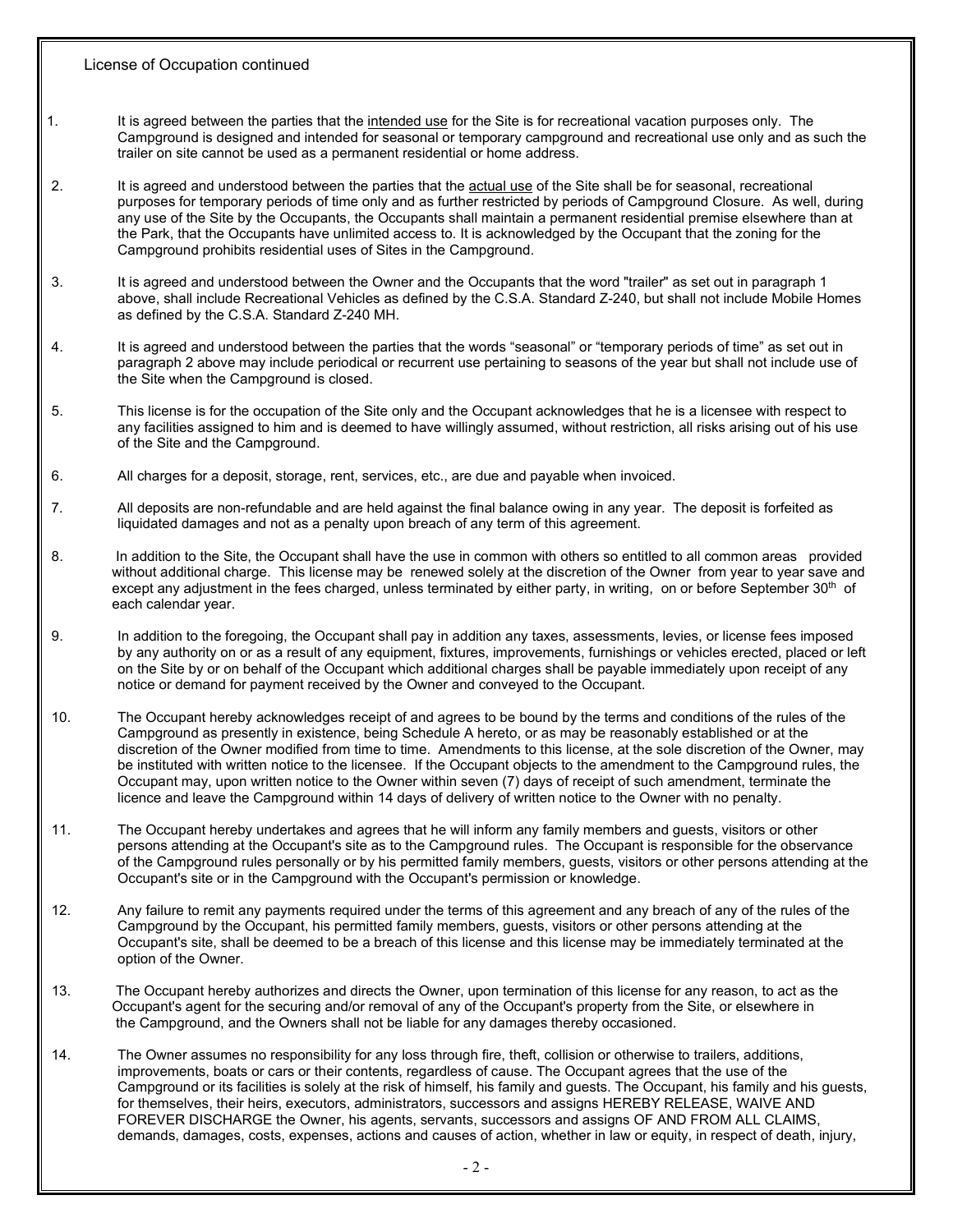loss or damages to himself, his family or guests or their property HOWSOEVER CAUSED, arising or to arise by reason of occupation of the Site and use of the Campground or otherwise, whether prior to, during or subsequent to this AND NOTWITHSTANDING that the same may have been contributed to or occasioned by the negligence of any of the aforesaid. The Occupant further undertakes on his own behalf and on behalf of his family and guests to indemnify all the aforesaid from and against any and all liability incurred by any or all of them arising as a result of or in any way connected with the license.

- 15. The Occupant hereby undertakes and agrees to abide by, and comply with, all the provisions, terms and conditions of any applicable municipal, provincial or federal laws and regulations and any failure to do so may be deemed to be by the Occupant, his permitted family members, guests, visitors or others attending at the Occupant's Site with the Occupant's permission, a breach of this license and, at the Owners sole discretion, grounds for immediate termination of this License, upon which the trailer shall be removed from the Site and all occupancy at the Site shall cease, with no refund of any deposit held by the Owner in respect of this License.
- 16. The address for notification to the Occupant of a Notice to be given under the term of this license, or otherwise, shall be at the permanent home address of the Occupant as set out above, unless written notice of a change has been given by regular mail or email. Any notification pursuant to the terms of this license shall be deemed to have been received five working days after it is mailed by regular mail or immediately if delivered to an apparently adult person at the address.
- 17. In the event of any default of any of the terms and conditions of this agreement, and except where otherwise stated, the Owner shall have the following rights:
	- a) On fourteen days prior written notice of default delivered, or deemed received under the terms of this license, to terminate this license agreement and re-enter upon the Site and repossess it.
	- b) To sue for any overdue payments or damages arising out of a breach of this license together with interest, (at the Courts of Justice Act Rate), Legal Costs together with any other costs of any nature or kind which may be incurred in repossessing the site and collecting overdue payments or damages.
	- c) To take any action, including bringing or defending an application or action filed with a Court or Tribunal, which the Owner determines necessary to enforce or interpret the terms of this License and to recover the Owner's Legal costs and fees on a solicitor and own client basis together with any and all other costs of any nature or kind which may be incurred in enforcing or interpreting the terms of this License agreement.
	- d) To seize any goods or property on the Site subject to any applicable provisions of the law and to sell the same to recover any monies or damages owing.
	- e) to bar the Occupant, members of his family, guests, visitors or other persons attending at the Site or at the Campground with the Occupant's permission from:
		- i) staying past 8:00 p.m. on any night of the aforementioned fourteen (14) days; ii) attending or participating in any common activities as may be held in the Campground.
- 18. The Occupant acknowledges and agrees that no sales shall be advertised or conducted on any site and the Owner strictly reserves the right to act as the exclusive sales agent within the Campground.
- 19. This license is personal to the Occupant and is not assignable.
- 20. In the event that the Site shall be repossessed under the terms of this license, any goods including any trailer that the Occupant has left on the Site shall be deemed to be an article as defined by the Repair and Storage Liens Act of Ontario, (hereinafter referred to as "the Act"), may be removed by the Owner who shall be deemed to be a lien claimant and storer under the Act, to whatever location the Owner deems appropriate and the Owner in such removal and storage will not be responsible for any loss or damage to such goods. The Occupant will be responsible for any storage costs and moving costs incurred, together with any outstanding rent or charges or any other monies due under this agreement and the Owner may recover costs and/or monies owing in accordance with the provisions of the Act.
- 21. Notice is hereby given that entry to the Campground is permitted only for activities conducted in accordance with this license and the rules and regulations as they exist from time to time and all other activities are prohibited in accordance with the provisions of The Trespass To Property Act, R.S.O., 1990 c. T.21, as amended from time to time. Any person violating this notice or failing to leave the premises immediately when directed to do so shall be in violation of the said Act and may be prosecuted in accordance with its provisions.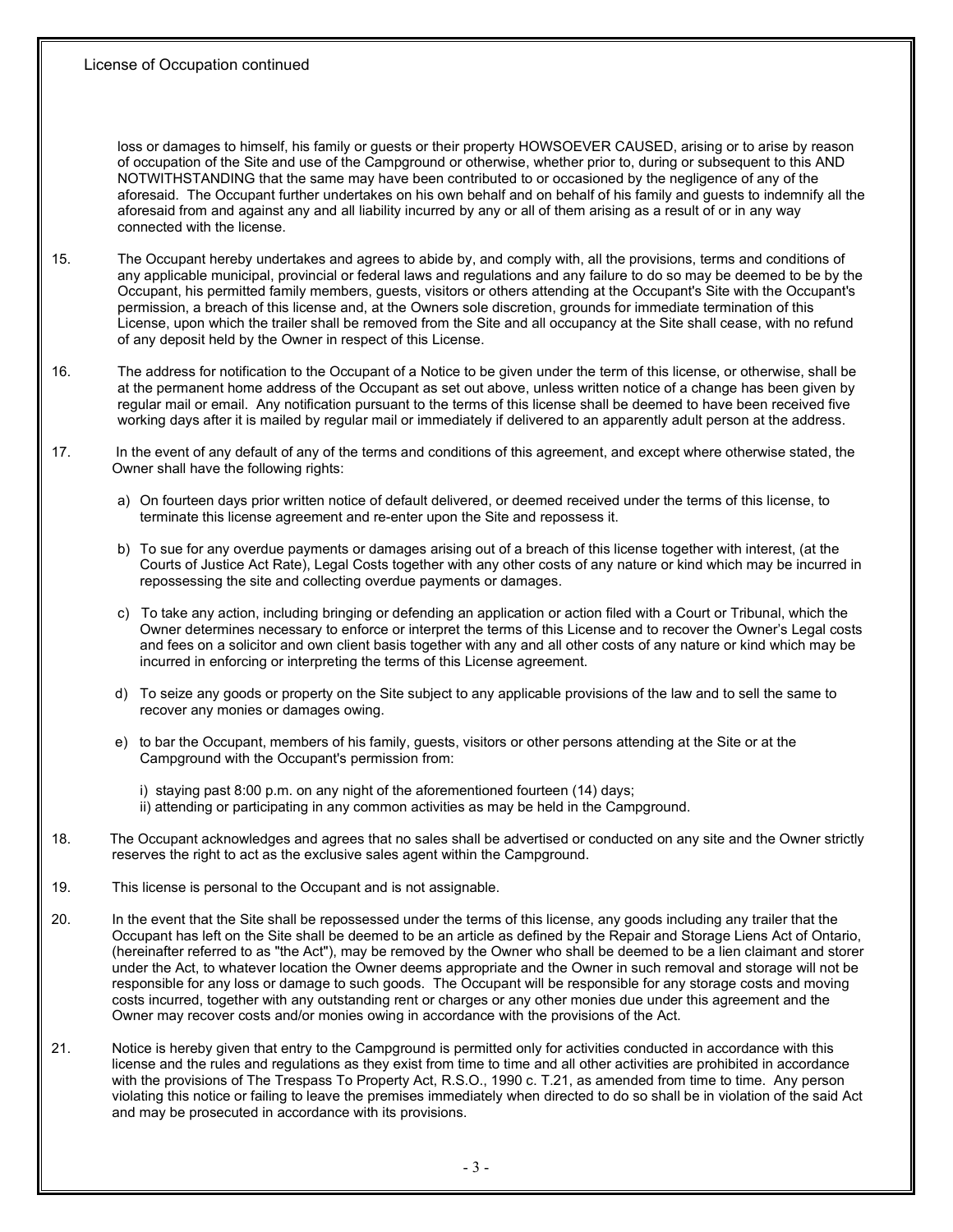$\Box$ 

- 22. The Occupant of a Site shall exercise such care as is reasonable in the maintenance of the Site during the term of his License to ensure that persons entering on the Site and the property brought on the Site by such persons are reasonably safe while on the Site and shall save the Owner harmless from any claims as a result of the failure of the Occupant to do so. This clause is included to exclude and modify the Owners' liability as described above and in accordance with the exclusions and modification permitted by the Occupiers' Liability Act, Ontario.
- 23. No add-ons, additions or site improvements shall be incorporated without prior written approval. If such approval is granted, such add-ons, additions or improvements must be incorporated so as not to impede the expeditious vacating of the site and removal of the Occupants property.
- 24. A waiver of any one or more of the terms or conditions herein contained shall not be deemed to be a waiver of any of the other terms and conditions of this other than those specifically waived and in no event shall any waiver be deemed to be a continuing waiver. The Occupant agrees that the Owner shall not be required to monitor and demand enforcement of the terms of this License in cases where the Occupant is not in compliance with this License.
- 25. By his/her signing of this license the Occupant hereby represents to the Owner and warrants that he/she has the responsibility and/or authority to sign on behalf of family members, guests, visitors or other persons attending at the Site from time to time.
- 26. The Occupant further agrees that while his/her trailer and equipment of any nature is on the Owner's premises, he will not hire or permit any person or any company, without the Owner's prior approval to perform any labour thereon or to make installation of equipment thereof; and that the person or company shall provide a true copy of Worker's Compensation and liability insurance if self-employed if requested by the Owner. Once such work is approved the Occupant shall notify the Owner of the proposed date and time of the work or services for approval before said company or persons enters the premises.
- 27. This license, including the schedules hereto, shall constitute the entire arrangement between the parties. There is no representation, warranty, condition or collateral agreement affecting this document other than as expressed herein in writing. This license shall be read with all changes of gender and number as required by the context.

This form was prepared for the exclusive use by members of The Ontario Private Campground Association. Any unauthorized use of this License is prohibited.

**This Agreement signed on the date below shall be binding upon the heirs, executors, administrators and assigns of the parties hereto**.

| Name of Campground Owner                                                                                                                                                                                                                                                                                                                                       | Date  | Check this box if you are signing<br>the license electronically. This<br>represents your signature. You<br>must fill out the date. |                                                                                                         |
|----------------------------------------------------------------------------------------------------------------------------------------------------------------------------------------------------------------------------------------------------------------------------------------------------------------------------------------------------------------|-------|------------------------------------------------------------------------------------------------------------------------------------|---------------------------------------------------------------------------------------------------------|
| Name of Occupant 1<br>(Print)                                                                                                                                                                                                                                                                                                                                  | Date  | must fill out the date.                                                                                                            | Check this box if you are signing<br>the license electronically. This<br>represents your signature. You |
| Name of Occupant 2<br>(Print)                                                                                                                                                                                                                                                                                                                                  | Date  | must fill out the date.                                                                                                            | Check this box if you are signing<br>the license electronically. This<br>represents your signature. You |
| I, the named Occupant for the specified site acknowledge providing the personal<br>information pursuant to this license agreement and confirm the accuracy of the same.<br>I, the named Occupant consent to the disclosure of this personal information for the<br>use by the owner as required from time to time to administer and enforce this<br>agreement. |       |                                                                                                                                    | Initials Occupant 1<br>Initials Occupant 2                                                              |
| I, the named Occupant herein acknowledge that this contract is governed by the laws<br>of the Province of Ontario. I further understand that the Ontario Courts are the Court of<br>exclusive jurisdiction in the event of any Court action between the parties.                                                                                               |       |                                                                                                                                    | Initials Occupant 1<br><b>Initials Occupant 2</b>                                                       |
|                                                                                                                                                                                                                                                                                                                                                                | - 4 - |                                                                                                                                    |                                                                                                         |